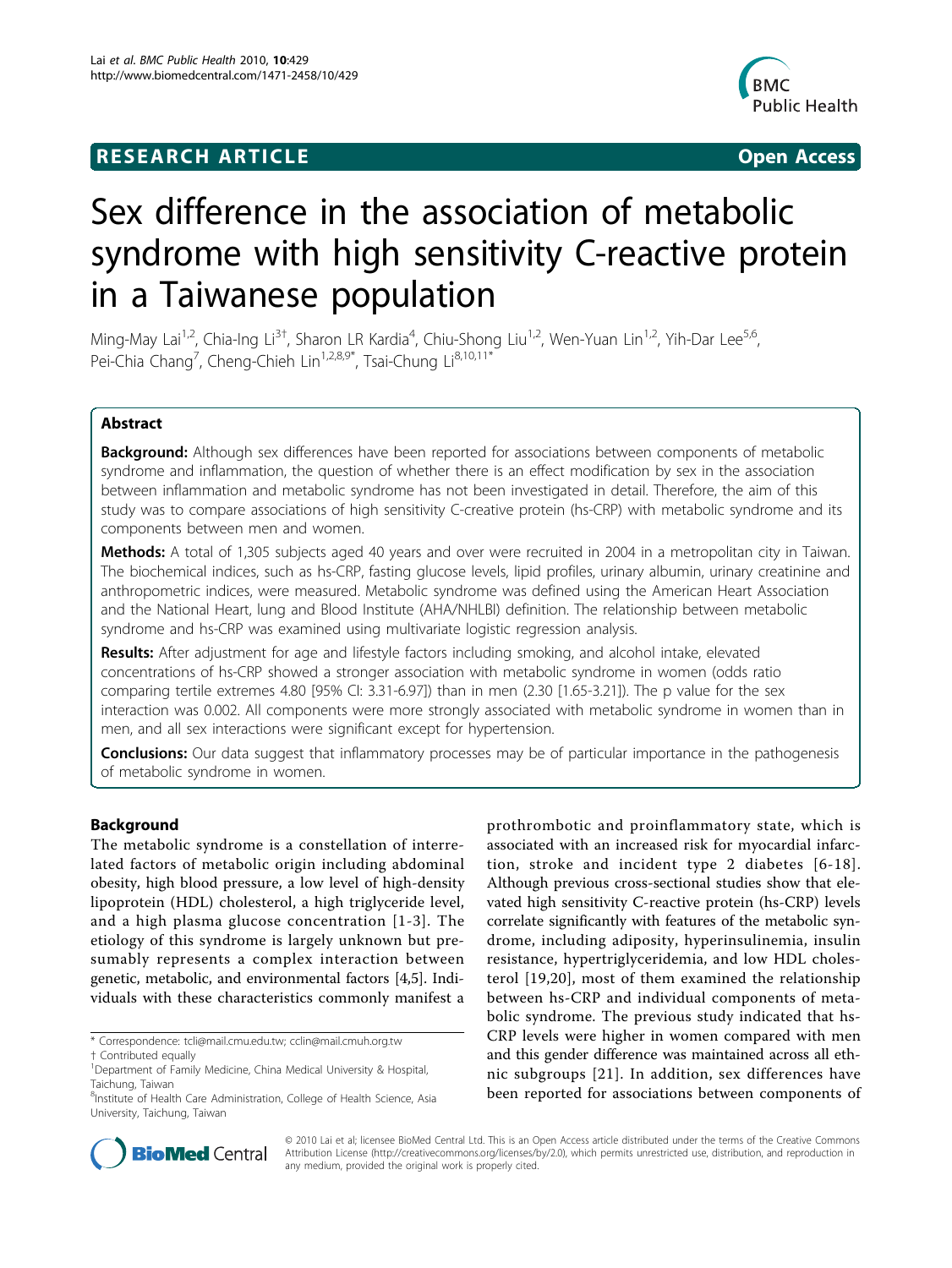metabolic syndrome and inflammation, the question of whether there is an effect modification by sex in the association between inflammation and metabolic syndrome has not been investigated in detail. Therefore, in this community-based cross-sectional study, we examined whether the relationship between hs-CRP and the metabolic syndrome, defined by the American Heart Association and the National Heart, Lung, and Blood Institute (AHA/NHLBI, 2005) statement [[22](#page-6-0)], is modified by gender, obesity, microalbuminuria, insulin resistance, cardiovascular risk, and peripheral vascular disease (PVD) in a Taiwanese population aged forty years and over.

## Methods

#### **Participants**

This was a community-based cross-sectional study based on data from Taichung Community Health Study (TCHS). A total of 2,359 residents aged 40 and over in Taichung City, Taiwan, participated in October 2004. A two-stage sampling design was used, with a sampling rate proportional to size within each stage. At each stage, simple random sampling was used. In the first stage of sampling, the sampling unit was Li (administrative units) and the selection probability for Li was set at 0.125. A total of 39 Lis were randomly selected from 8 city districts. In the second stage, 110 individuals were randomly selected from each sample Li. A total of 4280 individuals were selected and 750 individuals who were not eligible were excluded. A total of 3,530 subjects were eligible, and 2,359 agreed to participate with an overall response rate of 66.83%. The detailed methodology has been described elsewhere [[23-27](#page-6-0)]. Levels of hs-CRP only were measured in the first 1305 subjects. This study was approved by the Human Research Committee of China Medical University Hospital. Written informed consent was obtained from each participant.

## Anthropometric measurement and laboratory examination

Anthropometric measurements and blood samples were obtained from the complete physical examination. Weight and height were measured on an autoanthropometer (super-view, HW-666), with the subjects shoeless and wearing light clothing. Body mass index (BMI) was derived from the formula of weight (kg)  $\div$  (height)<sup>2</sup>  $(m<sup>2</sup>)$ . With the participant standing, waist circumference was measured midway between the superior iliac crest and the costal margin, and hip circumference at its maximum protrusion point of the buttocks around the pelvis, and then the waist-to-hip ratio (WHR) was calculated as a measure of regional fat distribution. Percent body fat mass (%FM) was assessed by conventional tetrapolar bioelectrical impedance analysis using the Tanita BC-418 MA Impedanciometer (Tanita Corp., Tokyo, Japan) [[28\]](#page-6-0). Blood pressure was measured by an electronic device (COLIN, VP-1000, Japan) three times after the subjects were at rest for 20 minutes. The lowest systolic and diastolic blood pressure was recorded.

Blood was drawn from an antecubital vein in the morning after a 12-hour overnight fasting and was sent for analysis within four hours of blood collection. Biochemical markers such as fasting plasma glucose, highdensity lipoprotein cholesterol (HDL-C), and triglyceride were analyzed by a biochemical autoanalyzer (Beckman Coluter Synchron system, Lx-20, Fullerton, CA, USA) at the Clinical Laboratory Department of China Medical University Hospital. Plasma cholesterol and triglyceride levels were determined by an enzymatic colorimetric method. The HDL-C level was measured by a direct HDL-C method; HDL lipoprotein particles were solubilized by a detergent to release HDL-C that reacted with cholesterol esterase and cholesterol oxidase in the presence of chromogens to produce a colored product. The low-density lipoprotein cholesterol (LDL-C) level was measured by a direct LDL-C method, which used 2 kinds of detergents to solubilize the LDL particles. The serum insulin level was measured by a commercial enzyme-linked immunosorbent assay kit (Diagnostic Products, Los Angeles, CA). The interassay coefficient of variation (CV) for insulin was 8.7% and the intraassay CV was 3.4%. Insulin sensitivity was estimated with a Homeostasis Model Assessment (HOMA-IR) equation. The HOMA-IR equals fasting serum insulin  $(\mu U/ml)$  times fasting plasma glucose (mmol/l) divided by 22.5 [\[29](#page-6-0)]. Hs-CRP levels were measured by nephelometry, a latex particle-enhanced immunoassay (TBA-200FR, Tokyo, Japan). The interassay and intraassay CVs were < 2.0% and < 1.9%, respectively. The lower detection limit of the assay was 0.1 mg/l. Urinary creatinine (Jaffe's kinetic method) and albumin (colorimetyl bromcresol purple) were measured by an autoanalyzer (Beckman Coluter Synchron system, Lx-20, Fullerton, CA, USA). The interassay precision coefficient of variation was < 3.0% for both creatinine and albumin concentrations. The urinary albumin-to-creatinine ratio (ACR) in the morning urine sample was used as a marker of the albumin excretion rate. Urinary ACR ranging from 30 mg g-1 creatinine to 300 mg g-1 creatinine was defined as microalbuminuria [[30](#page-7-0)].

The measurement of brachial-ankle pulse wave velocity (baPWV) and the ankle-brachial index (ABI) were determined using an automatic waveform analyzer (VP-1000; Colin Co., Komaki, Japan) with well-documented validity and reproducibility (coefficient of variation [CV]  $= 3.31\%$  and reproducibility coefficient  $= 0.947$  [[31\]](#page-7-0). Higher baPWV values indicated more severe arterial stiffness. Lower ABI values indicated more severe PVD.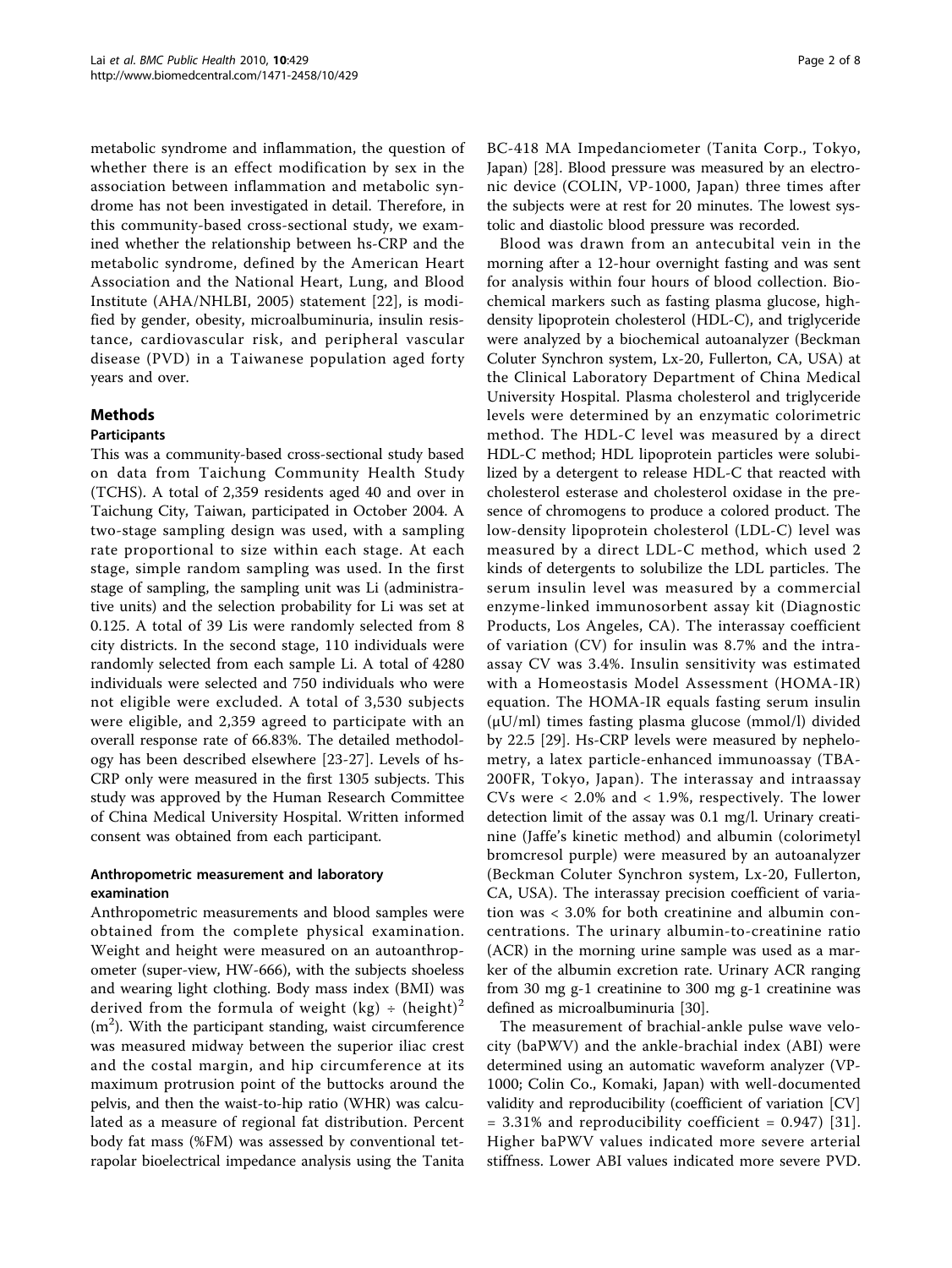High baPWV was defined as a value higher than 1,400 cm/s, whereas an ABI index < 0.9 was considered the presence of PVD [\[32](#page-7-0)].

Using the Framingham risk score based on the LDL-C level [[33](#page-7-0)], the estimated total coronary heart disease risk over a 10-year period for every individual was calculated. Data on sociodemographic characteristics, including gender, age, smoking, drinking, betel nut chewing (the fourth most widely used addictive substance in the world that were associated with metabolic syndrome, chronic kidney disease, and heart disease [\[34-37](#page-7-0)]), family history of cardiovascular-related diseases, physician-diagnosed diseases, and medication history were collected when the participants underwent a complete physical examination.

## Definition of metabolic syndrome

The AHA/NHLBI statement was used to define the metabolic syndrome, which had three or more of the following abnormality: elevated waist circumference, elevated triglycerides (≧150 mg/dL), reduced HDL-C (< 40 mg/dL for men, < 50 mg/dL for women), elevated blood pressure (BP≧130/≧85 mmHg), and elevated fasting glucose ( $\geq$ 100 mg/dL). Elevated waist circumference was defined by Asia-Pacific cutoff limits: waist circumference of 90 cm or more for men and 80 cm or more for women because the importance of ethnic-specific cutoff points for waist circumference [\[38\]](#page-7-0). As stipulated by the definition we included all individuals receiving pharmacologic treatment for hypertension as having elevated blood pressure, all subjects receiving fibrates as possessing both elevated triglycerides and reduced HDL-C, and all subjects previously diagnosed with type 2 diabetes as having elevated fasting glucose.

## Statistical analysis

Continuous variables were reported as mean, whereas categorical variables were reported as number (percentage). Chi-square test was used to analyze the statistical differences in cardiovascular risk factors between participants according to hs-CRP tertiles of gender. Since the distribution of hs-CRP levels was skewed to the right, natural log-transformation for CRP (ln hs-CRP) was used to normalize the data. The comparisons of mean values of ln hs-CRP (geometric means of hs-CRP) according to the number of metabolic disorders were performed by analysis of variance. Using a general linear model, we tested the linear trends for increasing geometric means of hs-CRP levels across the number of MetS's components. For ease of interpretation, geometric means of un-transformed hs-CRP values and their standard deviations were reported. Multiple logistic regression analysis was used to investigate the effect of hs-CRP as sex-specific tertiles on metabolic syndrome, after adjusting for age, smoking, alcohol drinking, and betel nut chewing status, an interaction of hs-CRP and sex was further examined by adding the interaction term into the full model. The cutoff points of hs-CRP tertiles for males were 0.100 and 0.157, and for females were 0.1 and 0.163, respectively. The high risk groups for %FM and Framingham risk scores were determined by the upper quartile of their distributions. All analysis was conducted using SAS version 9.1 (SAS Institute Inc, Cary, NC). Odds ratios and 95% confidence intervals were calculated. A significant level of  $p < 0.05$  was reported.

## Results

A total of 1291 subjects (625 men and 666 women) were analyzed in the final model. The distributions of cardiovascular risk factors according to groups of the tertile for hs-CRP, stratified by gender, are shown in Table [1.](#page-3-0) The mean values of BMI, waist circumference, waist-to-hip ratio, fasting blood glucose, fasting insulin, HOMA-IR, diastolic and systolic blood pressure, and % FM significantly increased from the lowest tertile to the highest tertile of hs-CRP in both sexes, but the mean values of HDL-C decreased. The prevalence of arterial stiffness, microalbuminuria, and high Framingham risk score also significantly increased from the lowest tertile to the highest tertile of hs-CRP in both sexes.

Fig [1](#page-4-0) shows the geometric means of hs-CRP by the number of components of the metabolic syndrome. There was a linear increase in geometric means of hs-CRP with the increasing number of components of the metabolic syndrome in both sexes (P for trend < 0.001 for both men and women). CRP levels with 0-3 components of MS are similar in men and women but are raised more with each additional MS component in women compared to men ( $p = 0.018$  for sex interaction).

After adjusting for age, smoking status, alcohol drinking, and betel nut chewing, hs-CRP was associated with the metabolic syndrome defined by AHA/NHLBI and all its components' abnormalities (Table [2\)](#page-5-0). The ORs for women were greater than those for men. In men, the OR of the middle tertile compared to the lowest tertile was significant only for abdominal obesity. The ORs of upper tertile were significant for all components of metabolic syndrome except for low HDL-C. In women, the ORs of middle tertile were significant for hypertriglyceridemia, abdominal obesity, and low HDL-C and those for the upper tertile were significant for all components. In both sexes, the linear trend was statistically significant for metabolic syndrome and all its components except for low HDL-C in men. After either excluding those individuals with diabetes and fibrate users or focusing on nonsmokers, similar findings were found. Sex interactions were significant for metabolic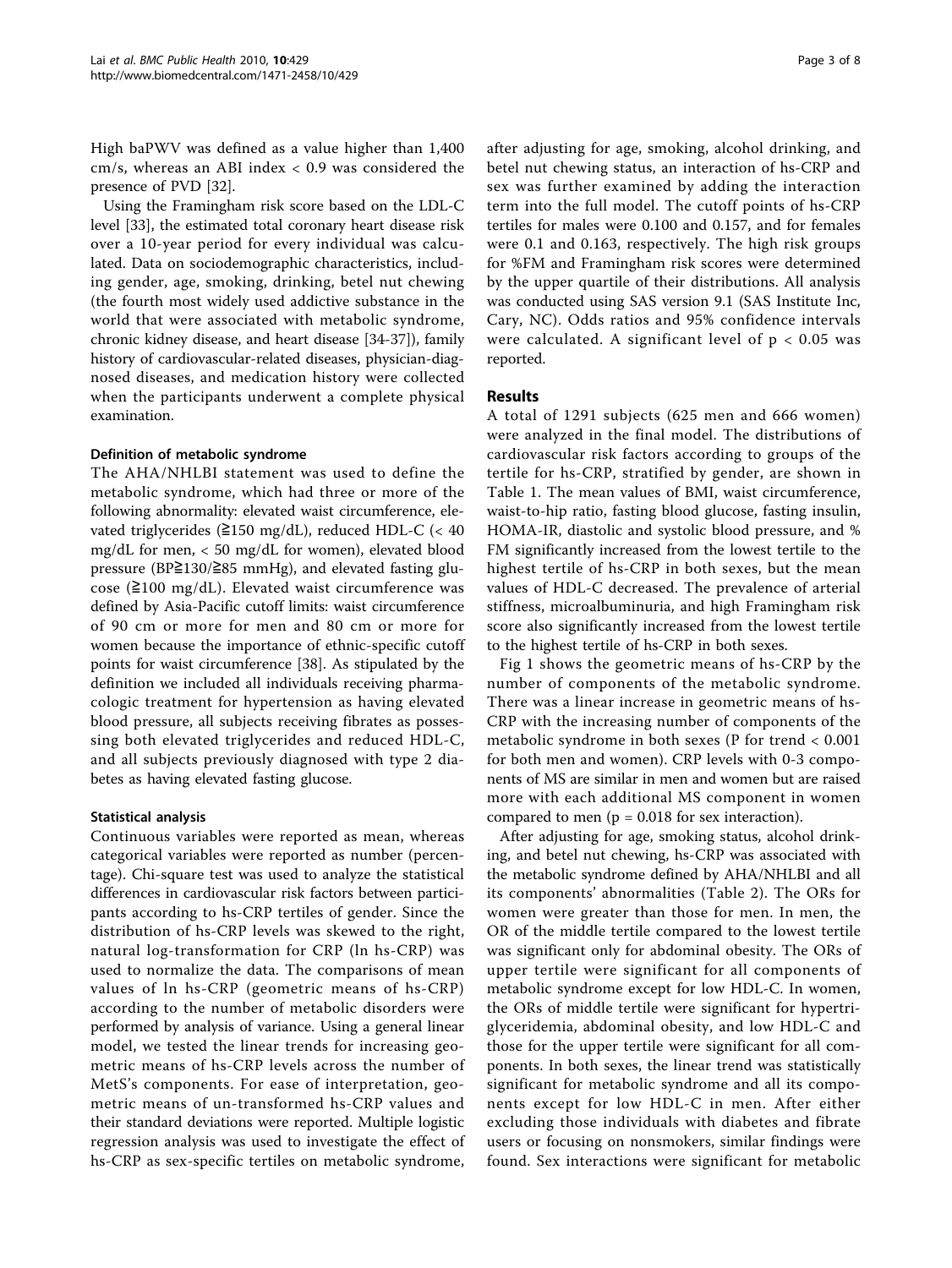| <b>Variables</b>                                  | Mean (SD)                                      |                                                                      |                                |                   |                                                |                                                     |                                                 |            |
|---------------------------------------------------|------------------------------------------------|----------------------------------------------------------------------|--------------------------------|-------------------|------------------------------------------------|-----------------------------------------------------|-------------------------------------------------|------------|
|                                                   | Men $(N = 625)$                                |                                                                      |                                | Women $(N = 666)$ |                                                |                                                     |                                                 |            |
|                                                   | Lower<br>tertile<br>$≤0.1$ mg/l<br>$(N = 299)$ | Middle tertile Upper tertile<br>$0.1 - 0.157$<br>mq/l<br>$(N = 123)$ | > 0.157<br>mq/l<br>$(N = 203)$ | P<br>value        | Lower<br>tertile<br>$≤0.1$ mg/l<br>$(N = 330)$ | Middle tertile<br>$0.1 - 0.163$ mg/l<br>$(N = 115)$ | Upper tertile<br>> 0.163<br>mq/l<br>$(N = 221)$ | P<br>value |
| Age (years)                                       | 56.8 (11.6)                                    | 57.5 (12.4)                                                          | 59.0 (13.0)                    | 0.15              | 52.2 (9.4)                                     | 55.8 (10.8)                                         | 56.7 (9.7)                                      | < .001     |
| Body mass index ( $kg/m2$ )                       | 24.4 (2.9)                                     | 25.4(3.3)                                                            | 25.3(3.2)                      | < .001            | 22.6(2.5)                                      | 24.4 (3.2)                                          | 25.3(3.7)                                       | < .001     |
| Smoking (%) <sup>†</sup>                          | 74 (24.8)                                      | 31(25.2)                                                             | 70 (34.5)                      | 0.04              | 12(3.7)                                        | 1(0.9)                                              | 10(4.5)                                         | 0.21       |
| Drinking (%) <sup>†</sup>                         | 120 (40.1)                                     | 55 (44.7)                                                            | 66 (32.5)                      | 0.07              | 46 (14.0)                                      | 7(6.1)                                              | 19 (8.6)                                        | 0.03       |
| Betel nut chewing $(\%)^{\dagger}$                | 14(4.7)                                        | 12 (9.8)                                                             | 13(6.5)                        | 0.15              | 1(0.3)                                         | 0(0.0)                                              | 0(0.0)                                          | 0.60       |
| Exercise $(%)^{\dagger}$                          | 201 (67.5)                                     | 85 (69.1)                                                            | 131 (64.5)                     | 0.66              | 224 (67.9)                                     | 77 (67.0)                                           | 136 (61.5)                                      | 0.29       |
| Waist circumference (cm)                          | 85.1 (8.2)                                     | 88.2 (7.8)                                                           | 88.3 (9.1)                     | < .001            | 73.6 (6.5)                                     | 78.3 (8.1)                                          | 81.3 (9.6)                                      | < .001     |
| Waist-to-hip ratio                                | 0.9(0.1)                                       | 0.90(0.1)                                                            | 0.90(0.1)                      | 0.004             | 0.79(0.1)                                      | 0.82(0.1)                                           | 0.83(0.1)                                       | < .001     |
| Fasting blood glucose (mg/dl)                     | 102.8 (24.2)                                   | 103.5 (22.4)                                                         | 111.3 (33.5)                   | 0.002             | 96.52 (21.3)                                   | 99.2 (18.1)                                         | 109.1(37.1)                                     | < .001     |
| Fasting insulin (uU/ml)                           | 8.1(6.1)                                       | 9.5(7.0)                                                             | 10.0(7.4)                      | 0.005             | 6.5(5.7)                                       | 8.1(7.3)                                            | 10.1(7.4)                                       | < .001     |
| <b>HOMA-IR</b>                                    | 2.1(1.9)                                       | 2.5(2.2)                                                             | 2.8(2.3)                       | 0.001             | 1.6(1.8)                                       | 2.1(2.3)                                            | 2.9(2.8)                                        | < .001     |
| Total cholesterol (mg/dl)                         | 202.6 (35.3)                                   | 201.2 (37.7)                                                         | 204.5 (39.7)                   | 0.73              | 205.0 (40.0)                                   | 214.0 (33.5)                                        | 207.4 (37.5)                                    | 0.10       |
| Triglyceride (mg/dl)                              | 121.2 (105.1)                                  | 143.9 (41.2)                                                         | 139.1 (74.2)                   | 0.05              | 84.3 (45.3)                                    | 107.7 (53.4)                                        | 127.2 (88.7)                                    | < .001     |
| HDL-cholesterol (mg/dl)                           | 42.7 (11.7)                                    | 41.2(11.1)                                                           | 39.9 (9.6)                     | 0.02              | 53.7 (14.0)                                    | 50.4 (12.9)                                         | 46.6 (10.8)                                     | < .001     |
| LDL-cholesterol (mg/dl)                           | 129.4 (31.7)                                   | 127.0 (33.9)                                                         | 133.5 (36.3)                   | 0.20              | 125.3 (34.8)                                   | 134.6 (27.8)                                        | 129.9 (36.2)                                    | 0.03       |
| Diastolic blood pressure (mmHg)                   | 80.2 (10.4)                                    | 83.0 (10.4)                                                          | 83.4 (11.3)                    | 0.002             | 72.7 (11.2)                                    | 76.3 (13.6)                                         | 77.8 (11.6)                                     | < .001     |
| Systolic blood pressure (mmHq)                    | 133.2 (19.1)                                   | 138.1 (19.1)                                                         | 140.6 (19.9)                   | < .001            | 125.6 (18.6)                                   | 134.1 (22.7)                                        | 136.8 (22.2)                                    | < .001     |
| Family history of diabetes (%) <sup>+</sup>       | 80 (26.8)                                      | 29 (23.6)                                                            | 47 (23.3)                      | 0.62              | 93 (28.2)                                      | 19 (16.5)                                           | 59 (26.7)                                       | 0.04       |
| Diabetes $(\%)^{\dagger}$                         | 35 (11.7)                                      | 12(10.2)                                                             | 43 (20.7)                      | 0.006             | 17(5.2)                                        | 14 (11.6)                                           | 41 (19.1)                                       | < 0.001    |
| Antidiabetes medication (%) <sup>+</sup>          | 26 (8.7)                                       | 5(4.2)                                                               | 30 (14.4)                      | 0.031             | 12(3.6)                                        | 5(4.1)                                              | 26(12.1)                                        | < 0.001    |
| Antihypertension medication $(\%)^{\dagger}$      | 47 (16.0)                                      | 31 (27.0)                                                            | 61 (29.6)                      | < 0.001           | 39 (12.0)                                      | 26 (21.9)                                           | 58 (27.2)                                       | < 0.001    |
| Antihyperlipid medication $(\%)^{\dagger}$        | 17(5.9)                                        | 8(7.0)                                                               | 22 (10.8)                      | 0.126             | 11(3.4)                                        | 6(5.1)                                              | 13(6.2)                                         | 0.296      |
| Metabolic syndrome $(\%)^{\dagger}$               | 106 (35.5)                                     | 51 (43.2)                                                            | 116 (55.8)                     | < 0.001           | 56 (17.0)                                      | 55 (45.5)                                           | 112 (52.1)                                      | < 0.001    |
| Arterial stiffness <sup>+</sup>                   | 16(5.4)                                        | 6(4.9)                                                               | 15(7.4)                        | 0.55              | 24 (7.3)                                       | 7(6.1)                                              | 18(8.1)                                         | 0.79       |
| $PVD$ <sup>+</sup>                                | 198 (67.1)                                     | 85 (65.1)                                                            | 165 (86.8)                     | 0.001             | 155 (47.4)                                     | 68 (59.1)                                           | 155 (71.1)                                      | < .001     |
| Microalbuminuria (ACR $\geq$ 30 µg/<br>$min)^{+}$ | 45 (15.1)                                      | 21(17.1)                                                             | 52 (25.6)                      | 0.01              | 52 (15.8)                                      | 36 (31.3)                                           | 68 (31.2)                                       | < .001     |
| High Framingham risk factors $(\%)^T$             | 76 (25.4)                                      | 37 (30.1)                                                            | 79 (43.8)                      | < .001            | 79 (23.9)                                      | 45 (39.1)                                           | 117 (52.9)                                      | < .001     |
| %body fat mass                                    | 25.1(5.0)                                      | 27.1(5.8)                                                            | 28.1 (5.5)                     | < .001            | 34.2 (5.2)                                     | 37.8 (4.9)                                          | 39.1 (5.9)                                      | < .001     |

<span id="page-3-0"></span>Table 1 The distributions of cardiovascular risk factors according to groups of the tertile for hs-CRP, stratified by gender

Homeostasis model assessment of insulin resistance (HOMA-IR), high-density lipoprotein (HDL), low-density lipoprotein (LDL), albumin-creatinine ratio (ACR), ankle-brachial index (ABI), brachial-ankle pulse wave velocity (baPWV), highly sensitive C-reactive protein (hs-CRP), peripheral vascular disease (PVD): anklebrachial index (ABI) < 0.9; arterial stiffness: brachial-ankle pulse wave velocity (baPWV) > 1400 cm/s; Framingham risk factors<sup>33</sup>, <sup>†</sup>: n (%)

syndrome and all components except for hypertension  $(p = 0.002$  for sex\*metabolic syndrome;  $p = 0.049$  for sex\*hyperglycemia;  $p = 0.004$  for sex\*hypertriglyceridemia;  $p < 0.001$  for sex\*abdominal obesity; and  $p = 0.017$ for sex\*low HDL-C).

Table [3](#page-5-0) shows the adjusted ORs of metabolic syndrome associated with a 1-SD increase in ln hs-CRP stratified by the status of insulin resistance, obesity, microalbuminuria, cardiovascular risk, and arteriosclerosis for men and women in order to examine the gender difference in the association of metabolic syndrome with hs-CRP according to the status of the above cardiovascular factors. The gender difference still remains the same: adjusted ORs slightly larger in females than in males and more ORs for females than for males reached statistical significance. Due to small sample size in some subgroups, some interactions were not statistically significant.

## **Discussion**

The findings in this population-based study showed that Taiwanese individuals with elevated hs-CRP levels, predominantly within the reference range, had a significantly increased likelihood of having the metabolic syndrome in men and women, independent of their age, smoking, alcohol drinking and betel nut chewing (Table [2\)](#page-5-0). However, associations were considerably stronger in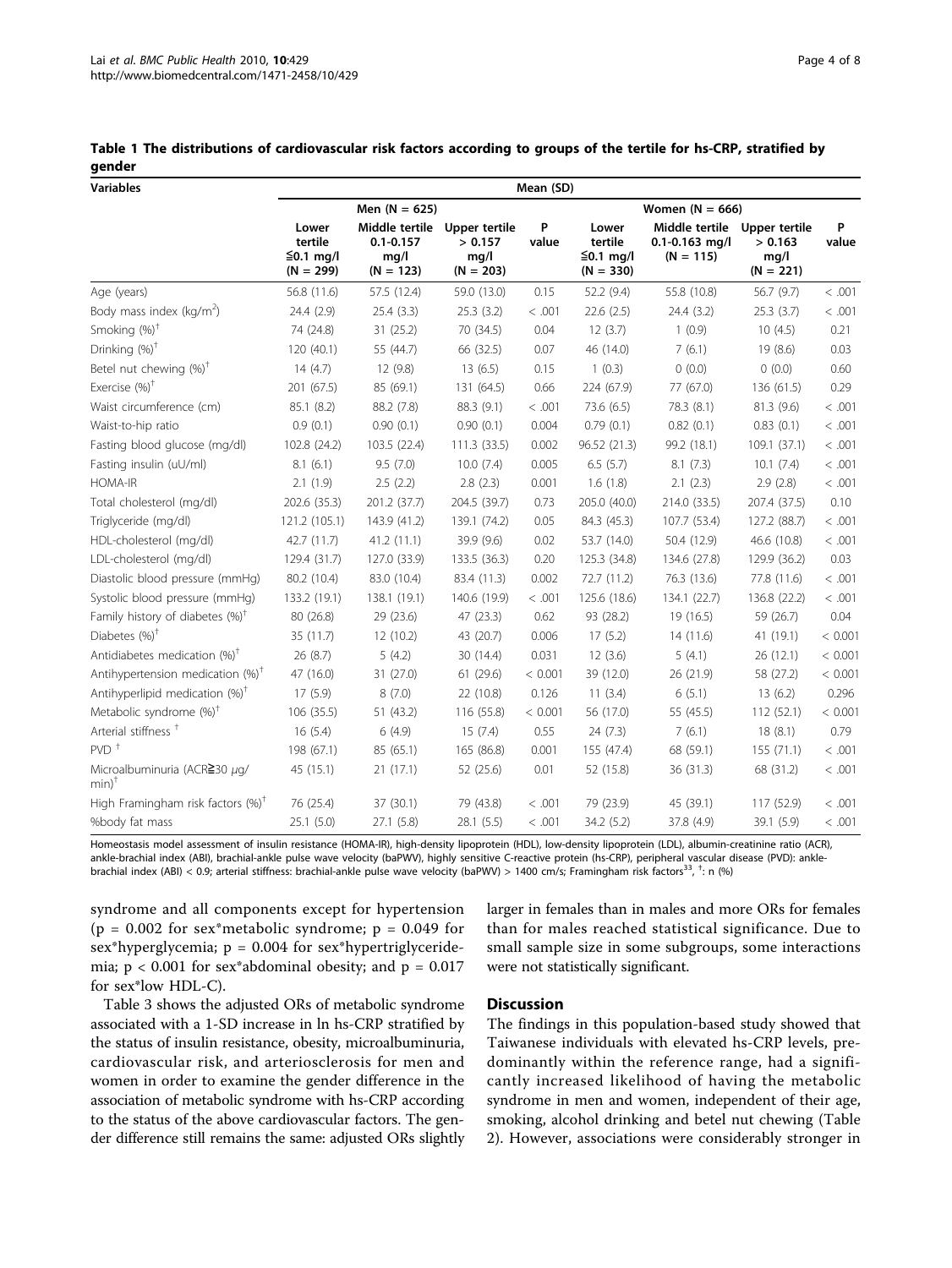Page 5 of 8

<span id="page-4-0"></span>

women than in men. In addition, the results showed that hs-CRP was a significant risk factor of metabolic syndrome's components with a stronger association in women. We also found significant gender difference in the association of metabolic syndrome with hs-CRP after stratification according to the status of insulin resistance, obesity, microalbuminuria, cardiovascular risk, and arteriosclerosis (Table [3](#page-5-0)).

Despite evidence indicating that inflammation is related to metabolic syndrome [[20](#page-6-0),[39\]](#page-7-0), data from epidemiologic studies are sparse. Yudkin et al. examined relationships between levels of hs-CRP and components of metabolic syndrome such as obesity, blood pressure, dyslipidemia and insulin resistance in a group of 107 healthy persons [[20](#page-6-0)]. However, their study focused on exploring the mechanisms underlying the relationship of inflammatory process and coronary heart disease and their finding require further testing in both epidemiological and clinical studies with larger sample size. In Laaksonen's study, they examined the association between CRP levels and the development of the metabolic syndrome and diabetes in 680 men with 11 years of follow-up [[39\]](#page-7-0). In Ridker work, although the relationship of hs-CRP with components of the metabolic syndrome was examined in a large-scale population [[40](#page-7-0)], their study subjects restricted to healthy women, who participating in an ongoing trial of aspirin and vitamin E for primary prevention. Therefore both studies cannot examine the interaction of sex and CRP.

There were two studies examining the association between CRP and metabolic syndrome in Chinese [[41](#page-7-0),[42\]](#page-7-0). Both of these two studies measuring CRP, not hs-CRP, thus they could not detect CRP levels less than 0.25 mg/L. The median value of CRP in our study was more close to that reported by Chien's et al and much lower than that by Ye et al. Chien's study adopted both the updated WHO and NCEP-ATPIII definition of metabolic syndrome for Asian Americans and Ye's study adopted the NCEP-ATPIII definition while we adopted AHA/NHLBI one. Both of them identified significant association between CRP and metabolic syndrome and/ or its components, but they did not examine whether there existed gender difference in this association.

There were limited studies examining whether there exists a sex difference in the association between a proinflammatory state and metabolic syndrome [\[43\]](#page-7-0). Our observation that hs-CRP is more strongly associated with metabolic syndrome in women than in men is in line with results of Ahonen's study [[43\]](#page-7-0), which included subjects with elevated blood pressure. In addition, their results showed there was no gender difference in the level of hs-CRP in individuals without metabolic syndrome, but the level of hs-CRP was significantly lower in men with metabolic syndrome than in women with metabolic syndrome. In a study observing no gender difference in CRP level [[42](#page-7-0)], an association between CRP and metabolic syndrome had been reported as a whole and gender difference in the association between CRP and metabolic syndrome had not been explored.

Hs-CRP was an easily measured inflammatory biomarker and has several direct effects at the level of the vessel wall [[44](#page-7-0)]. It has been shown hs-CRP has associations with endothelial dysfunction and insulin resistance syndrome [[20](#page-6-0)]. Our finding showed that sex difference in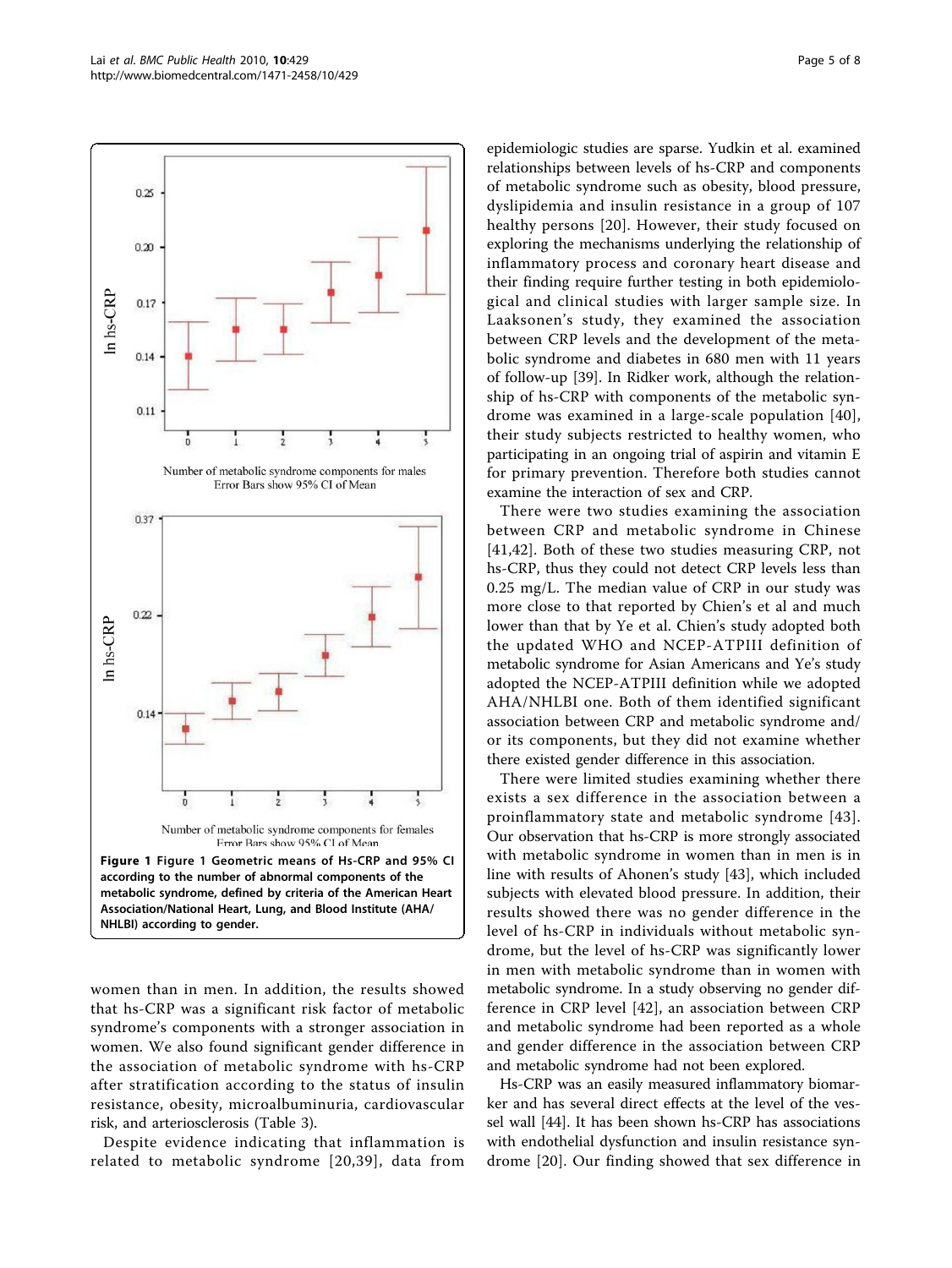| <b>Variables</b>                  | Adjusted OR (95% CI) <sup>a</sup>      |                                           |         |                                        |                                   |         |  |
|-----------------------------------|----------------------------------------|-------------------------------------------|---------|----------------------------------------|-----------------------------------|---------|--|
|                                   | Men                                    |                                           | P for   | Women                                  |                                   | P for   |  |
|                                   | Middle tertile<br>$(0.1 - 0.157$ mg/l) | Upper tertile<br>$(> 0.157 \text{ mg/l})$ | trend   | Middle tertile<br>$(0.1 - 0.163$ mg/l) | Upper tertile<br>$(> 0.163$ mg/l) | trend   |  |
| Metabolic Syndrome (AHA/NHLBI)    | 1.60 (1.11-2.31)                       | 2.30 (1.65-3.21)                          | < .0001 | 3.52 (2.28-5.42)                       | 4.80 (3.31-6.97)                  | < .0001 |  |
| Hyperglycemia                     | $0.97(0.67 - 1.41)$                    | 1.46 (1.05-2.04)                          | 0.03    | 1.37 (0.91-2.07)                       | 1.81 (1.28-2.55)                  | 0.0008  |  |
| Hypertriglyceridemia              | 1.44 (0.97-2.12)                       | 1.93 (1.36-2.74)                          | 0.0002  | 2.00 (1.22-3.29)                       | 3.58 (2.38-5.39)                  | < .0001 |  |
| Hypertension $(%)^{\dagger}$      | 1.19 (0.80-1.77)                       | $1.77(1.22 - 2.57)$                       | 0.003   | $1.06(0.70-1.60)$                      | 2.00 (1.41-2.83)                  | 0.0001  |  |
| Abdominal obesity $(%)^{\dagger}$ | 1.50 (1.00-2.23)                       | 1.89 (1.32-2.69)                          | 0.0004  | 3.26 (2.10-5.06)                       | 4.99 (3.41-7.29)                  | < .0001 |  |
| Low HDL cholesterol               | 1.38 (0.96-1.99)                       | 1.39 (1.00-1.94)                          | 0.04    | 1.54 (1.07-2.23)                       | 2.39 (1.73-3.30)                  | < .0001 |  |

<span id="page-5-0"></span>Table 2 The adjusted odds ratios (ORs) of having metabolic syndrome and abnormalities of its components for tertiles of hs-CRP

<sup>a</sup>Logistic regression adjusting for age, smoking, alcohol drinking and betel nut chewing.

American Heart Association and National Heart Lung and Blood Institute (AHA/NHLBI)

the association of metabolic syndrome with hs-CRP might suggest that hormone might play a role on the inflammatory mechanism. Whether sex hormone is responsible for the association of metabolic syndrome with hs-CRP needs to be explored.

Limitations of this study must be considered. The principal limitation relevant to the interpretation of our results is the use of cross-sectional data; thus, causal

Table 3 The ORs of MetS associated with a 1-SD increase in ln hs-CRP stratified by the status of obesity, microalbuminuria, insulin resistance, cardiovascular risk, and arteriosclerosis for men and women

|                    | P for interaction<br>of sex and hs-CRP              | <b>Adjusted OR</b><br>(95% CI) <sup>a</sup> |                                        |  |  |  |
|--------------------|-----------------------------------------------------|---------------------------------------------|----------------------------------------|--|--|--|
| <b>Variables</b>   |                                                     | Men                                         | Women                                  |  |  |  |
|                    | Insulin resistance (HOMA-IR≧2.53)                   |                                             |                                        |  |  |  |
| No                 | 0.031                                               | $1.29$ (1.07-1.55)**                        | 1.19 (0.96-1.47)                       |  |  |  |
| Yes                | 0.057                                               | 1.26 (0.98-1.65)                            | 1.93 (1.40-2.78)***                    |  |  |  |
|                    | Insulin resistance (insulin $\ge$ 10.40 $\mu$ U/ml) |                                             |                                        |  |  |  |
| No                 | 0.081                                               | 1.26 (1.04-1.52)*                           | $1.40$ (1.11-1.76)**                   |  |  |  |
| Yes                | 0.043                                               | 1.26 (0.94-1.75)                            | 1.57 (1.09-2.34)*                      |  |  |  |
| High % fat mass    |                                                     |                                             |                                        |  |  |  |
| No                 | 0.073                                               | 1.26 (1.07-1.49)**                          | $1.35$ $(1.10-1.65)$ **                |  |  |  |
| Yes                | 0.026                                               | 1.10 (0.78-1.60)                            | 1.58 (1.15-2.25)**                     |  |  |  |
|                    | Microalbuminuria (ACR $\geq$ 30 $\mu$ g/min)        |                                             |                                        |  |  |  |
| No                 | 0.072                                               | $1.28$ (1.08-1.53)**                        | 1.48 (1.21-1.81)***                    |  |  |  |
| Yes                | 0.043                                               | 1.29 (0.99-1.72)                            | 1.83 (1.35-2.58)***                    |  |  |  |
|                    | High Framingham risk factors                        |                                             |                                        |  |  |  |
| No                 | 0.042                                               | $1.24$ $(1.03-1.50)$ <sup>*</sup>           | $1.39(1.12-1.73)$ **                   |  |  |  |
| Yes                | 0.053                                               | $1.33(1.05-1.72)$ *                         | 1.82 (1.35-2.54)***                    |  |  |  |
| Arterial stiffness |                                                     |                                             |                                        |  |  |  |
| No                 | 0.115                                               |                                             | $1.21$ (0.84-1.71) $1.51$ (1.07-2.12)* |  |  |  |
| Yes                | 0.034                                               | 1.27 (1.09-1.50)**                          | 1.58 (1.29-1.95)***                    |  |  |  |

<sup>a</sup>Logistic regression adjusting for age, smoking, alcohol drinking and betel chewing.

Framingham risk factors<sup>33</sup>

 $*:\mathbf{p} < 0.05;$   $**:\mathbf{p} < 0.01;$   $***:\mathbf{p} < 0.001.$ 

pathways underlying the observed relationships cannot be inferred. Second, these analyses were restricted to the first 1305 subjects entering the current study, thus potential selection bias might exist. To assess this possibility, we examined the demographic characteristics of the individuals with and without hs-CRP measurement by comparing age, sex, and administrative unit, and similar distributions were found. The non-differential distributions in age, sex, and administrative unit, indicate this kind of selection error might be random, thus, the results could be biased toward the null, a lesser threat to validity.

This finding would have implications for prevention. AHA/NHLBI metabolic syndrome definition, an update of the NCEP ATP III, has the primary purpose for diagnosing the persons with metabolic syndrome for lifestyle therapies to reduce long-term risk of developing cardiovascular disease and type 2 diabetes mellitus. This issue has become more important since recent reports have suggested prevention/delay of diabetes with lifestyle intervention [[45,46](#page-7-0)]. Thus, the stronger association between hs-CRP and metabolic syndrome by AHA/ NHLBI definition in females indicates that lifestyle interventions should aim at female subpopulation with metabolic syndrome who will have a higher likelihood of development of diabetes and cardiovascular events.

In summary, the study demonstrates that elevated concentrations of hs-CRP showed a stronger association with metabolic syndrome in women than in men. This finding suggests that chronic inflammation may be of particular importance in the pathogenesis of metabolic syndrome in women. Our study finding has important implication on screening of metabolic syndrome.

#### Acknowledgements

This study was supported by grants from the National Science Council of Taiwan (NSC93-2314-B-039-025&NSC94-2314-B-039-024) and Taiwan Department of Health Clinical Trial and Research Center of Excellence (DOH99-TD-B-111-004).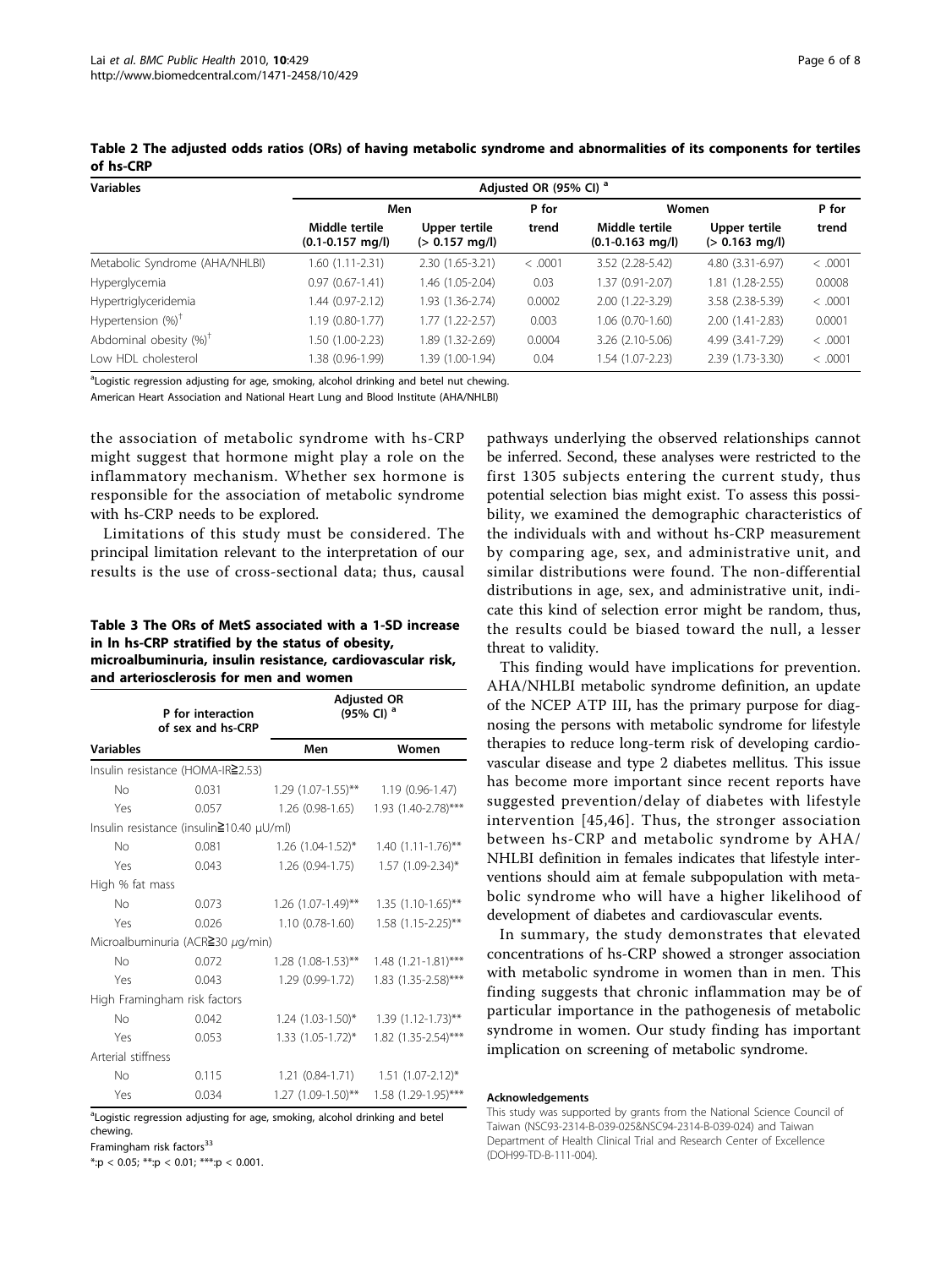#### <span id="page-6-0"></span>Author details

<sup>1</sup>Department of Family Medicine, China Medical University & Hospital, Taichung, Taiwan. <sup>2</sup>Department of Family Medicine, College of Medicine, China Medical University & Hospital, Taichung, Taiwan. <sup>3</sup>Medical Research, China Medical University & Hospital, Taichung, Taiwan. <sup>4</sup>Department of Epidemiology, University of Michigan, Ann Arbor, Michigan. <sup>5</sup>Department of Psychiatric, Medical College, National Cheng-Kung University, Tainan, Taiwan. <sup>6</sup>Bristol-Myers Squibb (Taiwan) Ltd, Global Development & Medical Affair, Tainan, Taiwan. <sup>7</sup>Administration Center, China Medical University & Hospital, Taichung, Taiwan. <sup>8</sup>Institute of Health Care Administration, College of Health Science, Asia University, Taichung, Taiwan. <sup>9</sup>School and Graduate Institute of Health Care Administration, College of Public Health, China Medical University & Hospital, Taichung, Taiwan. 10Graduate Institute of Biostatistics & Chinese Medicine Science, China Medical University & Hospital, Taichung, Taiwan. 11Biostatistics Center, China Medical University & Hospital, Taichung, Taiwan.

#### Authors' contributions

CSL, CCL and TCL contributed equally to the design of the study and direction of its implementation, including supervision of the field activities, quality assurance and control. CIL, CCC, WYL, MML, TL and PCC supervise the field activities. CSL and YDL helped conduct the literature review and prepare the Methods and the Discussion sections of the text. CSL, CCL, TCL and CIL designed the study's analytic strategy and conducted the data analysis. All authors read and approved the final manuscript.

#### Competing interests

The authors declare that they have no competing interests.

#### Received: 15 January 2010 Accepted: 21 July 2010 Published: 21 July 2010

#### References

- 1. Chen J, Muntner P, Hamm LL, Jones DW, Batuman V, Fonseca V, Whelton PK, He J: [The metabolic syndrome and chronic kidney disease](http://www.ncbi.nlm.nih.gov/pubmed/14757614?dopt=Abstract) [in U.S. adults.](http://www.ncbi.nlm.nih.gov/pubmed/14757614?dopt=Abstract) Ann Intern Med 2004, 140:167-174.
- Expert Panel on Detection, Evaluation, and Treatment of High Blood Cholesterol in Adults: [Executive summary of the third report of the](http://www.ncbi.nlm.nih.gov/pubmed/11368702?dopt=Abstract) [National Cholesterol Education Program \(NCEP\) expert panel on](http://www.ncbi.nlm.nih.gov/pubmed/11368702?dopt=Abstract) [detection, evaluation, and treatment of high blood cholesterol in adults](http://www.ncbi.nlm.nih.gov/pubmed/11368702?dopt=Abstract) [\(Adult Treatment Panel III\).](http://www.ncbi.nlm.nih.gov/pubmed/11368702?dopt=Abstract) JAMA 2001, 285:2486-2497.
- 3. Isomaa B, Almgren P, Tuomi T, Forsén B, Lahti K, Nissén M, Taskinen MR, Groop L: [Cardiovascular morbidity and mortality associated with the](http://www.ncbi.nlm.nih.gov/pubmed/11315831?dopt=Abstract) [metabolic syndrome.](http://www.ncbi.nlm.nih.gov/pubmed/11315831?dopt=Abstract) Diabetes Care 2001, 24:683-689.
- 4. Groop L: [Genetics of the metabolic syndrome.](http://www.ncbi.nlm.nih.gov/pubmed/10889791?dopt=Abstract) Br J nutr 2000, 83(suppl 1): S39-S48.
- 5. Lidfeldt J, Nyberg P, Nerbrand C, Samsioe G, Scherstén B, Agardh CD: [Sociodemographic and psychological factors are associated with](http://www.ncbi.nlm.nih.gov/pubmed/12630935?dopt=Abstract) [features of the metabolic syndrome: the Women](http://www.ncbi.nlm.nih.gov/pubmed/12630935?dopt=Abstract)'s Health in the Lund [Area \(WHILA\) study.](http://www.ncbi.nlm.nih.gov/pubmed/12630935?dopt=Abstract) Diabetes Obes Metab 2003, 5:106-112.
- 6. Pradhan AD, Manson JE, Rifai N, Buring JE, Ridker PM: [C-reactive protein,](http://www.ncbi.nlm.nih.gov/pubmed/11466099?dopt=Abstract) [interleukin 6, and the risk of developing type 2 diabetes mellitus.](http://www.ncbi.nlm.nih.gov/pubmed/11466099?dopt=Abstract) JAMA 2001, 286:327-334.
- Freeman DJ, Norrie J, Caslake MJ, Gaw A, Ford I, Lowe GD, O'Reilly DS, Packard CJ, Sattar N: [C-reactive protein is an independent predictor of](http://www.ncbi.nlm.nih.gov/pubmed/11978661?dopt=Abstract) [risk for the development of diabetes in the West of Scotland Coronary](http://www.ncbi.nlm.nih.gov/pubmed/11978661?dopt=Abstract) [Prevention Study.](http://www.ncbi.nlm.nih.gov/pubmed/11978661?dopt=Abstract) Diabetes 2002, 51:1596-1600, West of Scotland Coronary Prevention Study.
- 8. Ridker PM, Cushman M, Stampfer MJ, Tracy RP, Hennekens CH: [Inflammation, aspirin, and the risk of cardiovascular disease in](http://www.ncbi.nlm.nih.gov/pubmed/9077376?dopt=Abstract) [apparently healthy men.](http://www.ncbi.nlm.nih.gov/pubmed/9077376?dopt=Abstract) N Engl J Med 1997, 336:973-979.
- Ridker PM, Hennekens CH, Buring JE, Rifai N: [C-reactive protein and other](http://www.ncbi.nlm.nih.gov/pubmed/10733371?dopt=Abstract) [markers of inflammation in the prediction of cardiovascular disease in](http://www.ncbi.nlm.nih.gov/pubmed/10733371?dopt=Abstract) [women.](http://www.ncbi.nlm.nih.gov/pubmed/10733371?dopt=Abstract) N Engl J Med 2000, 342:836-843.
- 10. Ridker PM, Rifai N, Clearfield M, Downs JR, Weis SE, Miles JS, Gotto AM Jr: [Measurement of C-reactive protein for the targeting of statin therapy in](http://www.ncbi.nlm.nih.gov/pubmed/11430324?dopt=Abstract) [the primary prevention of acute coronary events.](http://www.ncbi.nlm.nih.gov/pubmed/11430324?dopt=Abstract) N Engl J Med 2001, 344:1959-1965, Air Force/Texas Coronary Atherosclerosis Prevention Study Investigators.
- 11. Tracy RP, Lemaitre RN, Psaty BM, Ives DG, Evans RW, Cushman M, Meilahn EN, Kuller LH: [Relationship of C-reactive protein to risk of](http://www.ncbi.nlm.nih.gov/pubmed/9194763?dopt=Abstract)

[cardiovascular disease in the elderly: results from the Cardiovascular](http://www.ncbi.nlm.nih.gov/pubmed/9194763?dopt=Abstract) [Health Study and the Rural Health Promotion Project.](http://www.ncbi.nlm.nih.gov/pubmed/9194763?dopt=Abstract) Arterioscler Thromb Vasc Biol 1997, 17:1121-1127.

- 12. Koenig W, Sund M, Fröhlich M, Fischer HG, Löwel H, Döring A, Hutchinson WL, Pepys MB: [C-reactive protein, a sensitive marker of](http://www.ncbi.nlm.nih.gov/pubmed/9892589?dopt=Abstract) [inflammation, predicts future risk of coronary heart disease in initially](http://www.ncbi.nlm.nih.gov/pubmed/9892589?dopt=Abstract) [healthy middle-aged men: results from the MONICA \(Monitoring trends](http://www.ncbi.nlm.nih.gov/pubmed/9892589?dopt=Abstract) [and determinants in cardiovascular disease\) Augsberg Cohort Study,](http://www.ncbi.nlm.nih.gov/pubmed/9892589?dopt=Abstract) [1984 to 1992.](http://www.ncbi.nlm.nih.gov/pubmed/9892589?dopt=Abstract) Circulation 1999, 99:237-242.
- 13. Ridker PM, Stampfer MJ, Rifai N: [Novel risk factors for systemic](http://www.ncbi.nlm.nih.gov/pubmed/11368701?dopt=Abstract) [atherosclerosis: a comparison of C-reactive protein, fibrinogen,](http://www.ncbi.nlm.nih.gov/pubmed/11368701?dopt=Abstract) [homocysteine, lipoprotein\(a\), and standard cholesterol screening as](http://www.ncbi.nlm.nih.gov/pubmed/11368701?dopt=Abstract) [predictors of peripheral arterial disease.](http://www.ncbi.nlm.nih.gov/pubmed/11368701?dopt=Abstract) JAMA 2001, 285:2481-2485.
- 14. Danesh J, Wheeler JG, Hirschfield GM, Eda S, Eiriksdottir G, Rumley A, Lowe GD, Pepys MB, Gudnason V: [C-reactive protein and other circulating](http://www.ncbi.nlm.nih.gov/pubmed/15070788?dopt=Abstract) [markers of inflammation in the prediction of coronary heart disease.](http://www.ncbi.nlm.nih.gov/pubmed/15070788?dopt=Abstract) N Engl J Med 2004, 350:1387-1397.
- 15. Ridker PM, Rifai N, Rose L, Buring JE, Cook NR: [Comparison of C-reactive](http://www.ncbi.nlm.nih.gov/pubmed/12432042?dopt=Abstract) [protein and low-density lipoprotein cholesterol levels in the prediction](http://www.ncbi.nlm.nih.gov/pubmed/12432042?dopt=Abstract) [of first cardiovascular events.](http://www.ncbi.nlm.nih.gov/pubmed/12432042?dopt=Abstract) N Engl J Med 2002, 347:1557-1565.
- 16. Kuller LH, Tracy RP, Shaten J, Meilahn EN: [Relation of C-reactive protein](http://www.ncbi.nlm.nih.gov/pubmed/8797513?dopt=Abstract) [and coronary heart disease in the MRFIT nested case control study.](http://www.ncbi.nlm.nih.gov/pubmed/8797513?dopt=Abstract) Am J Epidemiol 1996, 144:537-547.
- 17. Folsom AR, Aleksic N, Catellier D, Juneja HS, Wu KK: [C-reactive protein and](http://www.ncbi.nlm.nih.gov/pubmed/12177639?dopt=Abstract) [incident coronary heart disease in the Atherosclerosis Risk in](http://www.ncbi.nlm.nih.gov/pubmed/12177639?dopt=Abstract) [Communities \(ARIC\) study.](http://www.ncbi.nlm.nih.gov/pubmed/12177639?dopt=Abstract) Am Heart J 2002, 144:233-238.
- 18. Ridker PM, Buring JE, Shih J, Matias M, Hennekens CH: [Prospective study of](http://www.ncbi.nlm.nih.gov/pubmed/9727541?dopt=Abstract) [C-reactive protein and the risk of future cardiovascular events among](http://www.ncbi.nlm.nih.gov/pubmed/9727541?dopt=Abstract) [apparently healthy women.](http://www.ncbi.nlm.nih.gov/pubmed/9727541?dopt=Abstract) Circulation 1998, 98:731-733.
- 19. Mendall MA, Patel P, Ballam L, Strachan D, Northfield TC: [C-reactive protein](http://www.ncbi.nlm.nih.gov/pubmed/8616412?dopt=Abstract) [and its relation to cardiovascular risk factors: a population based cross](http://www.ncbi.nlm.nih.gov/pubmed/8616412?dopt=Abstract) [sectional study.](http://www.ncbi.nlm.nih.gov/pubmed/8616412?dopt=Abstract) **BMJ 1996**, 312:1061-1065
- 20. Yudkin JS, Stehouwer CD, Emeis JJ, Coppack SW: C-reactive protein in healthy subjects: associations with obesity, insulin resistance, and endothelial dysfunction: a potential role for cytokines originating from adipose tissue? Arterioscler Thromb Vasc Bio 1999, 19:972-978.
- 21. Lakoski SG, Cushman M, Criqui M, Rundek T, Blumenthal RS, D'Agostino RB Jr, Herrington DM: [Gender and C-reactive protein: Data from the](http://www.ncbi.nlm.nih.gov/pubmed/16923436?dopt=Abstract) [Multiethnic Study of Atherosclerosis \(MESA\) cohort.](http://www.ncbi.nlm.nih.gov/pubmed/16923436?dopt=Abstract) Amer Heart J 2006, 152(3):593-598.
- 22. Grundy SM, Cleeman JI, Daniels SR, Donato KA, Eckel RH, Franklin BA, Gordon DJ, Krauss RM, Savage PJ, Smith SC Jr, Spertus JA, Costa F: [Diagnosis and management of the metabolic syndrome: an American](http://www.ncbi.nlm.nih.gov/pubmed/16157765?dopt=Abstract) [heart Association/National Heart, Lung, and Blood Institute Scientific](http://www.ncbi.nlm.nih.gov/pubmed/16157765?dopt=Abstract) [Statement.](http://www.ncbi.nlm.nih.gov/pubmed/16157765?dopt=Abstract) Circulation 2005, 112(17):2735-2752, American Heart Association; National Heart, Lung, and Blood Institute.
- 23. Chen C, Li TC, Li Cl, Liu CS, Lin WY, Wu MT, Lai MM, Lin CC: [The](http://www.ncbi.nlm.nih.gov/pubmed/17697864?dopt=Abstract) [Relationship between Visfatin Levels and Anthropometric and Metabolic](http://www.ncbi.nlm.nih.gov/pubmed/17697864?dopt=Abstract) [Parameters: Association with Cholesterol Levels in Women.](http://www.ncbi.nlm.nih.gov/pubmed/17697864?dopt=Abstract) Metabolism 2007, 56:1216-1220.
- 24. Lin CC, Liu CS, Li TC, Chen CC, Li CI, Lin WY: [Microalbuminuria and the](http://www.ncbi.nlm.nih.gov/pubmed/17888089?dopt=Abstract) [metabolic syndrome and its components in the Chinese population.](http://www.ncbi.nlm.nih.gov/pubmed/17888089?dopt=Abstract) European Journal of Clinical Investigation 2007, 37(10):783-790.
- 25. Lin CC, Liu CS, Lai MM, Li CI, Chen CC, Chang PC, Lin WY, Lee YD, Lin T, Li TC: Metabolic Syndrome and Its Associated Risk Factors in a Taiwanese Metropolitan Adult Population. BMC Public Health 2007, 7(1):739-743.
- 26. Lin WY, Liu CS, Li TC, Tsann Lin, Walter Chen, Chen CC, Li CI, Lin CC: [In](http://www.ncbi.nlm.nih.gov/pubmed/18292110?dopt=Abstract) [addition to insulin resistance and obesity, hyperuricemia is strongly](http://www.ncbi.nlm.nih.gov/pubmed/18292110?dopt=Abstract) [associated with metabolic syndrome using different definitions in](http://www.ncbi.nlm.nih.gov/pubmed/18292110?dopt=Abstract) [Chinese populations: a population-based study \(Taichung Community](http://www.ncbi.nlm.nih.gov/pubmed/18292110?dopt=Abstract) [Health Study\).](http://www.ncbi.nlm.nih.gov/pubmed/18292110?dopt=Abstract) Ann Rheum Dis 2008, 67(3):432-433.
- 27. Chen CC, Li TC, Chang PC, Liu CS, Lin WY, Wu MT, Li CI, Lai MM, Li CC: [Association among cigarette smoking, metabolic syndrome and its](http://www.ncbi.nlm.nih.gov/pubmed/18328358?dopt=Abstract) [individual components: the metabolic syndrome study in Taiwan.](http://www.ncbi.nlm.nih.gov/pubmed/18328358?dopt=Abstract) Metabolism 2008, 57:544-548.
- 28. Pietrobelli A, Rubiano F, St Onge MP, Heymsfield SB: [New bioimpedance](http://www.ncbi.nlm.nih.gov/pubmed/15138459?dopt=Abstract) [analysis system: improved phenotyping with whole-body analysis.](http://www.ncbi.nlm.nih.gov/pubmed/15138459?dopt=Abstract) Eur J Clin Nutr 2004, 58:1479-1484.
- 29. Matthews DR, Hosker JP, Rudenski AS, Naylor BA, Treacher DF, Turner RC: [Homeostasis model assessment: insulin resistance and beta-cell function](http://www.ncbi.nlm.nih.gov/pubmed/3899825?dopt=Abstract)